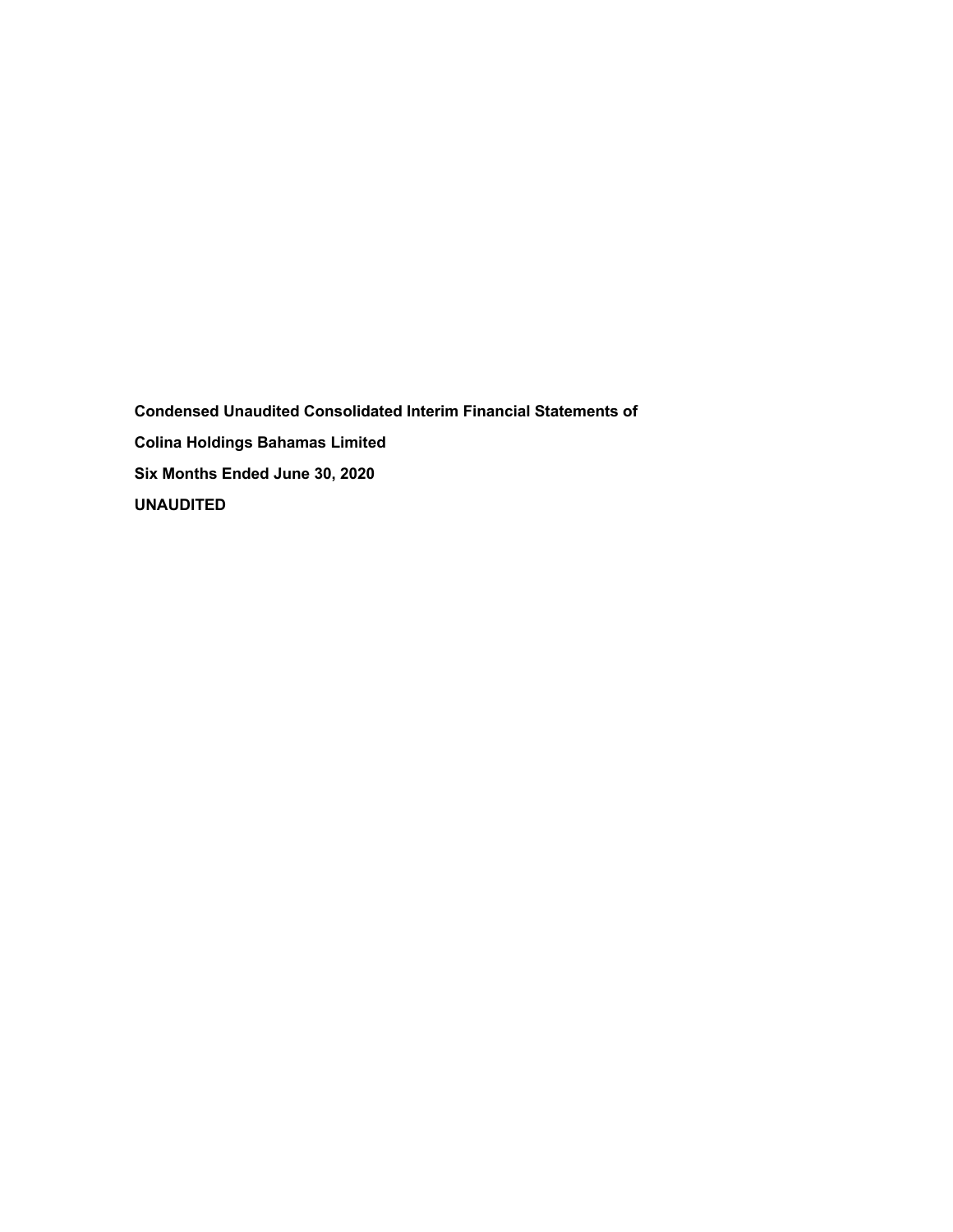Dear Shareholders,

For the six months ended June 30, 2020, the Company recorded net income attributable to ordinary shareholders of \$3.6 million or \$0.15 per ordinary share. This compares to net income attributable to ordinary shareholders of \$6.6 million and \$0.27 per ordinary share for the same period in 2019. The Company's results continue to be significantly impacted by mark-to-market price adjustments on its investment securities.

These mark-to-market revaluation losses were reflected in net investment income which has decreased to \$0.9 million compared to \$21.5 million in the prior year. Additional fair value losses were recognized through the revaluation reserve on investment securities classified as available for sale totalling \$7.8 million. The Company ensures that as part of its long-term strategy, that it maintains a strong capital base to withstand these interim periods of price volatility.

The mark-to-market revaluation adjustments affecting net investment income is the primary driver for the reduction in total revenues which totalled \$63.5 million for the 6 months ended June 30, 2020 compared to \$90.9 million in the prior year. Gross premium revenues through June 30, 2020 were down \$4.2 million as new business and renewal premiums were challenged by the effects of the ongoing pandemic. Net premium revenues through June 30, 2020 totalled \$53.5 million compared to \$58.5 million for the same period in 2019.

The decrease in revenues was offset slightly by a reduction in claims experience with net policyholder benefits totalling \$39.1 million for the 6 months ended June 30, 2020 compared to \$44.2 million in the prior year. Additionally, offsetting the impact of the negative investment returns is a release of provisions for future policyholder benefits totalling \$7.0 million compared to an increase in reserves in the prior year totalling \$12.1 million.

The mark-to-market adjustments reflected in the income statement and revaluation reserve have affected the investment securities balance at June 30, 2020 which totals \$434.8 million, a decrease from \$445.8 million at December 31, 2019. Total assets at March 31, 2020 were \$778.2 million with invested assets remaining the largest component of total assets comprising 78.1% of total assets.

On July 13, 2020 the Company held its Annual General Meeting where the shareholders ratified the Board of Directors' approval for the payment of a \$0.16 dividend per share totalling \$3.9 million to the Class "A" ordinary shareholders in respect of the Company's 2019 performance. This dividend along with Class "A" preference dividend distributions in respect of Q1 and Q2 are reflected in shareholders' equity.

Overall, we are pleased that the Company continues to have the strong balance sheet to weather income statement volatility, particularly during these times of economic changes and uncertainty. We remain focused on ensuring that the Company's capital base remains sufficiently strong to meet its obligations to its policyholders and shareholders.

mail

\_\_\_\_\_\_\_\_\_\_\_\_\_\_\_\_\_\_\_\_\_\_\_\_\_\_\_\_

Terence Hilts Chairman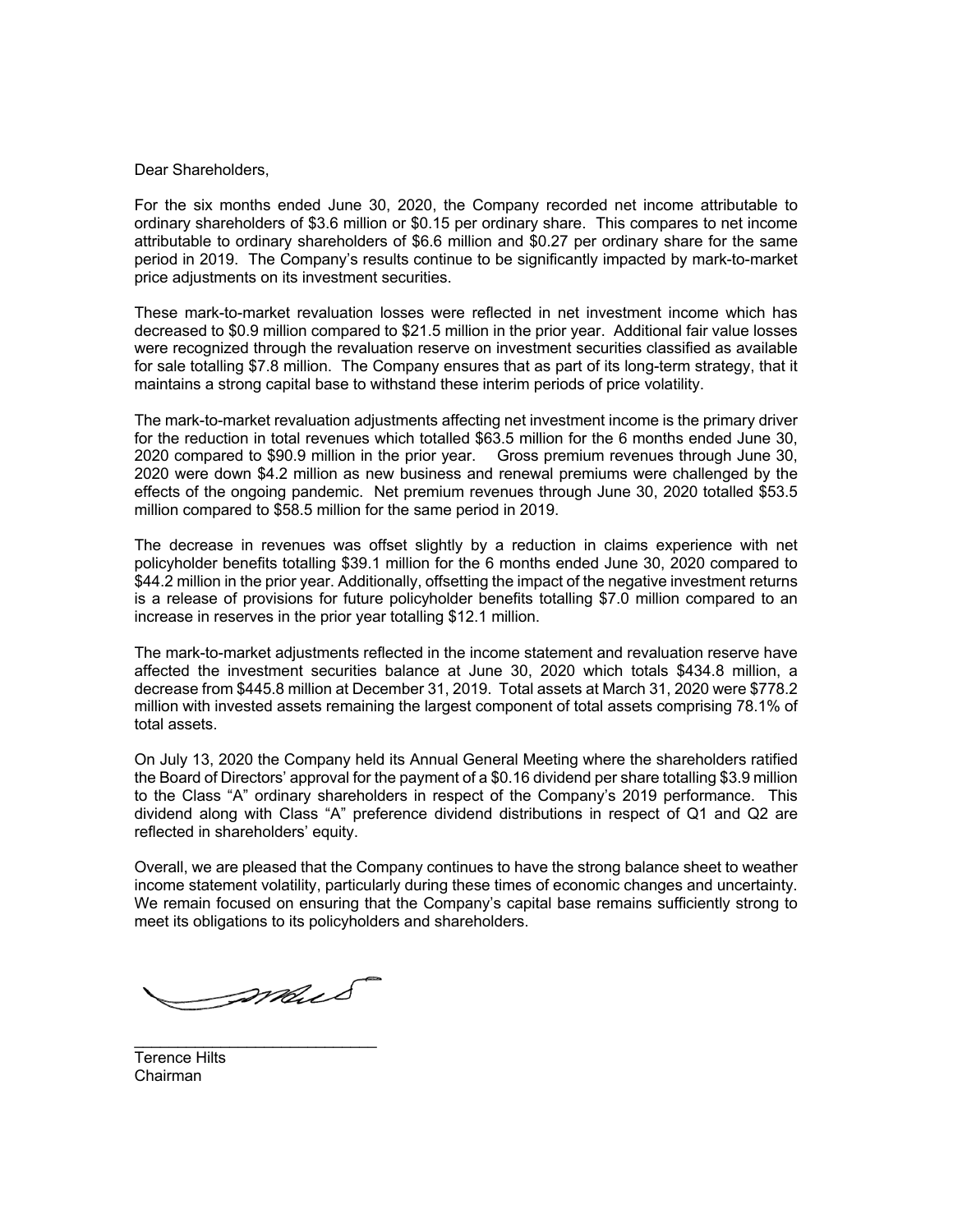## **COLINA HOLDINGS BAHAMAS LIMITED Unaudited Consolidated Interim Statement of Financial Position**

## As at June 30, 2020 with comparative figures as at December 31, 2019 (Expressed in Bahamian dollars)

|                                                  | <b>June 30,</b><br>2020 | December 31,<br>2019 |
|--------------------------------------------------|-------------------------|----------------------|
| <b>ASSETS</b>                                    |                         |                      |
| Cash and demand balances                         | \$<br>54,796,991        | \$<br>44,330,366     |
| Term deposits                                    | 4,515,690               | 5,170,577            |
| Investment securities and other financial assets | 434,796,654             | 445,753,030          |
| Receivables and other assets                     | 84,869,258              | 94,542,220           |
| Policy loans                                     | 69,158,085              | 69,614,153           |
| Mortgages and commercial loans                   | 24,739,352              | 25,330,141           |
| Investment properties                            | 59,036,401              | 59,036,402           |
| Equity-accounted investees                       | 15,270,800              | 17,532,501           |
| Property and equipment                           | 16,306,176              | 17,028,963           |
| Goodwill                                         | 13,065,819              | 13,065,819           |
| Other intangible assets                          | 1,649,180               | 1,881,027            |
| <b>Total assets</b>                              | \$<br>778,204,406       | \$<br>793,285,199    |
| <b>LIABILITIES</b>                               |                         |                      |
| Provision for future policy benefits             | \$<br>451,587,486       | \$<br>458,614,942    |
| Policy dividends on deposit                      | 28,427,556              | 28,035,994           |
| Total policy liabilities                         | 480,015,042             | 486,650,936          |
| Repurchase agreement                             |                         | 7,000,000            |
| Loans and other borrowings                       | 1,518,871               | 4,167,356            |
| Other liabilities                                | 92,021,700              | 83,020,960           |
| <b>Total liabilities</b>                         | 573,555,613             | 580,839,252          |
| <b>EQUITY</b>                                    |                         |                      |
| Ordinary shares                                  | 24,729,613              | 24,729,613           |
| Share premium                                    | 5,960,299               | 5,960,299            |
| <b>Revaluation reserve</b>                       | 6,137,758               | 13,902,509           |
| Retained earnings                                | 96,923,640              | 97,272,149           |
| Total ordinary shareholders' equity              | 133,751,310             | 141,864,570          |
| Preference shares                                | 42,500,000              | 42,500,000           |
| Total shareholders' equity                       | 176,251,310             | 184,364,570          |
| Non-controlling interests                        | 28,397,483              | 28,081,377           |
| <b>Total equity</b>                              | 204,648,793             | 212,445,947          |
| <b>Total liabilities and equity</b>              | \$<br>778,204,406       | \$<br>793,285,199    |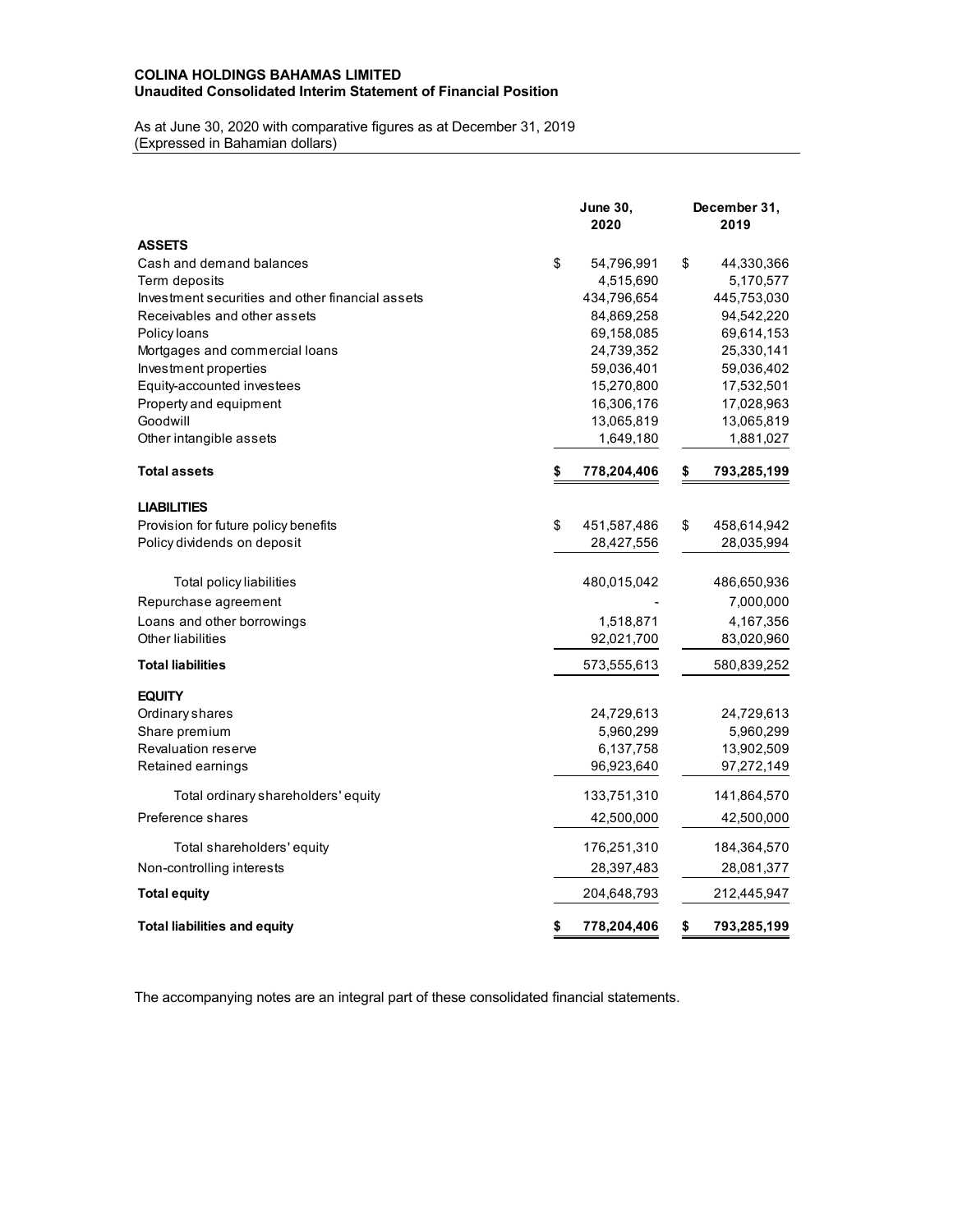## **COLINA HOLDINGS BAHAMAS LIMITED Unaudited Consolidated Interim Statement of Income**

# For the six months ended June 30, 2020

 with comparative figures for the six months ended June 30, 2019 (Expressed in Bahamian dollars)

|                                                 | <b>6 Months Ended</b><br>June 30, 2020 |             | <b>6 Months Ended</b><br>June 30, 2019 |            |  |
|-------------------------------------------------|----------------------------------------|-------------|----------------------------------------|------------|--|
| <b>Revenues:</b>                                |                                        |             |                                        |            |  |
| Premium revenue                                 | \$                                     | 61,069,583  | \$                                     | 65,283,272 |  |
| Less: Reinsurance premiums                      |                                        | 7,609,815   |                                        | 6,815,321  |  |
| Net premium revenue                             |                                        | 53,459,768  |                                        | 58,467,951 |  |
| Net investment income                           |                                        | 972,883     |                                        | 21,549,488 |  |
| Share of net loss of associates                 |                                        | (2,261,702) |                                        | (142, 166) |  |
| Net commission income                           |                                        | 2,010,194   |                                        | 1,966,529  |  |
| Investment management and other fees            |                                        | 7,376,707   |                                        | 7,298,889  |  |
| Other income and fees                           |                                        | 1,962,543   |                                        | 1,848,527  |  |
| <b>Total revenues</b>                           |                                        | 63,520,393  |                                        | 90,989,218 |  |
| <b>Benefits and expenses:</b>                   |                                        |             |                                        |            |  |
| Policyholders' benefits                         |                                        | 42,153,848  |                                        | 51,349,854 |  |
| Less: Reinsurance recoveries                    |                                        | 3,098,833   |                                        | 7,143,855  |  |
| Net policyholders' benefits                     |                                        | 39,055,015  |                                        | 44,205,999 |  |
| Changes in provision for future policy benefits |                                        | (7,027,456) |                                        | 12,116,155 |  |
| General and administrative expenses             |                                        | 19,114,664  |                                        | 18,844,889 |  |
| Commission expense                              |                                        | 3,308,027   |                                        | 4,063,639  |  |
| Premium and other tax expense                   |                                        | 1,982,404   |                                        | 1,813,931  |  |
| Finance costs and interest                      |                                        | 717,139     |                                        | 592,323    |  |
| Other expenses                                  |                                        | 406,355     |                                        | 405,117    |  |
| Total benefits and expenses                     |                                        | 57,556,148  |                                        | 82,042,053 |  |
| Net income for the period:                      | \$                                     | 5,964,245   | \$                                     | 8,947,165  |  |
| Net income attributable to:                     |                                        |             |                                        |            |  |
| Equity shareholders of the Company              | \$                                     | 4,830,104   | \$                                     | 7,802,694  |  |
| Non-controlling interests                       |                                        | 1,134,141   |                                        | 1,144,471  |  |
| Net income for the period                       | \$                                     | 5,964,245   | \$                                     | 8,947,165  |  |
| Basic earnings per ordinary share (Note 4)      | \$                                     | 0.15        | \$                                     | 0.27       |  |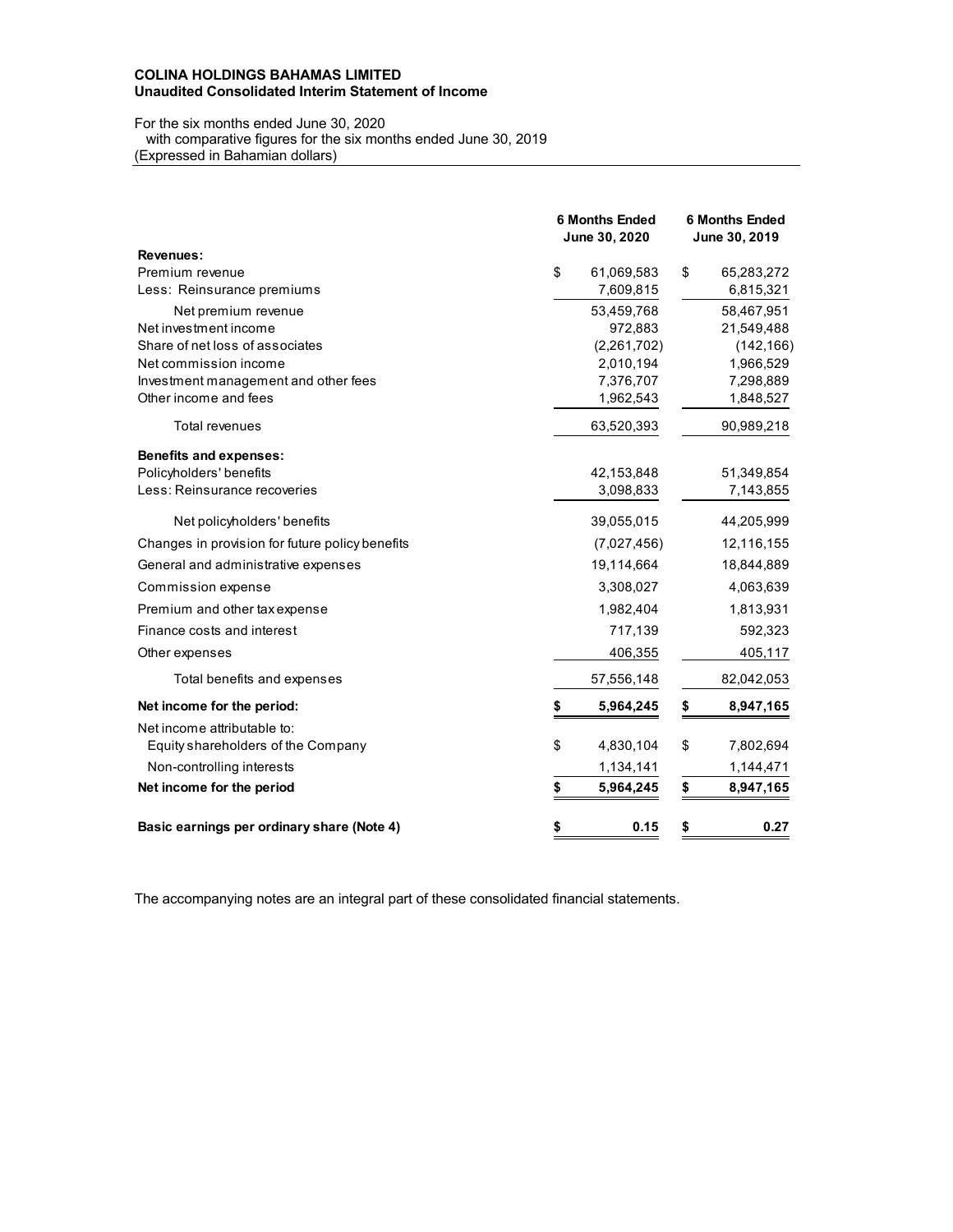## **COLINA HOLDINGS BAHAMAS LIMITED Unaudited Consolidated Interim Statement of Comprehensive Income**

For the six months ended June 30, 2020

with comparative figures for the six months ended June 30, 2019

(Expressed in Bahamian dollars)

|                                                    |    | <b>6 Months Ended</b><br>June 30, 2020 | <b>6 Months Ended</b><br>June 30, 2019 |           |  |
|----------------------------------------------------|----|----------------------------------------|----------------------------------------|-----------|--|
| Net income for the period                          | \$ | 5.964.245                              | \$                                     | 8,947,165 |  |
| Other comprehensive (losses)/gains:                |    |                                        |                                        |           |  |
| Change in available-for-sale financial assets      |    | (7,493,172)                            |                                        | 10,554    |  |
| Total comprehensive income / (loss) for the period | S  | (1,528,927)                            | S                                      | 8,957,719 |  |
| Attributable to:                                   |    |                                        |                                        |           |  |
| Equity shareholders of the Company                 | \$ | (2,663,068)                            | S                                      | 7,813,248 |  |
| Non-controlling interests                          |    | 1.134.141                              |                                        | 1,144,471 |  |
| Total comprehensive income / (loss) for the period | \$ | (1,528,927)                            | S                                      | 8,957,719 |  |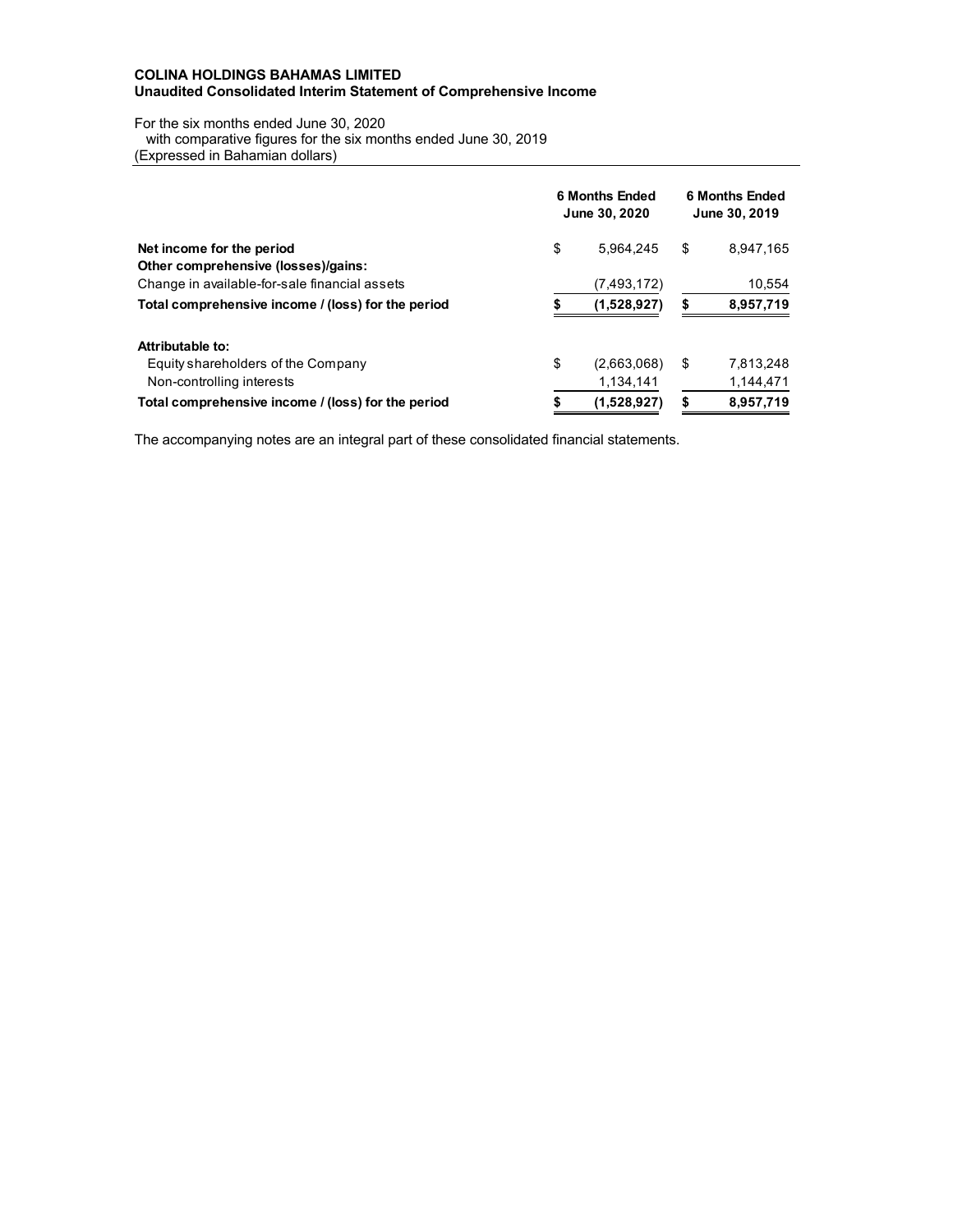## **COLINA HOLDINGS BAHAMAS LIMITED Unaudited Consolidated Interim Statement of Income**

# For the six months ended June 30, 2020

 with comparative figures for the six months ended June 30, 2019 (Expressed in Bahamian dollars)

|                                                 | <b>3 Months Ended</b><br>June 30, 2020 |             |    | <b>3 Months Ended</b><br>June 30, 2019 |  |  |  |
|-------------------------------------------------|----------------------------------------|-------------|----|----------------------------------------|--|--|--|
| <b>Revenues:</b>                                |                                        |             |    |                                        |  |  |  |
| Premium revenue                                 | \$                                     | 29,365,564  | \$ | 32,326,565                             |  |  |  |
| Less: Reinsurance premiums                      |                                        | 3,970,534   |    | 3,939,574                              |  |  |  |
| Net premium revenue                             |                                        | 25,395,030  |    | 28,386,991                             |  |  |  |
| Net investment income                           |                                        | 8,159,991   |    | 10,967,288                             |  |  |  |
| Share of net loss of associates                 |                                        | (1,913,721) |    | (636)                                  |  |  |  |
| Net commission income                           |                                        | 1,024,229   |    | 1,020,409                              |  |  |  |
| Investment management and other fees            |                                        | 3,889,505   |    | 3,830,367                              |  |  |  |
| Other income                                    |                                        | 1,151,389   |    | 1,068,884                              |  |  |  |
| <b>Total revenues</b>                           |                                        | 37,706,423  |    | 45,273,303                             |  |  |  |
| <b>Benefits and expenses:</b>                   |                                        |             |    |                                        |  |  |  |
| Policyholders' benefits                         |                                        | 14,993,208  |    | 22,353,428                             |  |  |  |
| Less: Reinsurance recoveries                    |                                        | 1,091,561   |    | 2,382,021                              |  |  |  |
| Net policyholders' benefits                     |                                        | 13,901,647  |    | 19,971,407                             |  |  |  |
| Changes in provision for future policy benefits |                                        | 1,845,684   |    | 6,778,180                              |  |  |  |
| General and administrative expenses             |                                        | 9,693,695   |    | 10,247,110                             |  |  |  |
| Commissions                                     |                                        | 1,525,178   |    | 2,018,912                              |  |  |  |
| Premium and other tax expense                   |                                        | 1,021,768   |    | 804,470                                |  |  |  |
| Finance costs                                   |                                        | 469,432     |    | 415,109                                |  |  |  |
| Other expenses                                  |                                        | 106,635     |    | 110,268                                |  |  |  |
| Total benefits and expenses                     |                                        | 28,564,039  |    | 40,345,456                             |  |  |  |
| Net income for the period:                      | \$                                     | 9,142,384   | \$ | 4,927,847                              |  |  |  |
| Net income attributable to:                     |                                        |             |    |                                        |  |  |  |
| Equity shareholders of the Company              | \$                                     | 6,513,743   | \$ | 4,631,779                              |  |  |  |
| Non-controlling interests                       |                                        | 2,628,641   |    | 296,068                                |  |  |  |
| Net income for the period                       | \$                                     | 9,142,384   | \$ | 4,927,847                              |  |  |  |
| Basic earnings per share (Note 4)               | \$                                     | 0.24        | \$ | 0.16                                   |  |  |  |
|                                                 |                                        |             |    |                                        |  |  |  |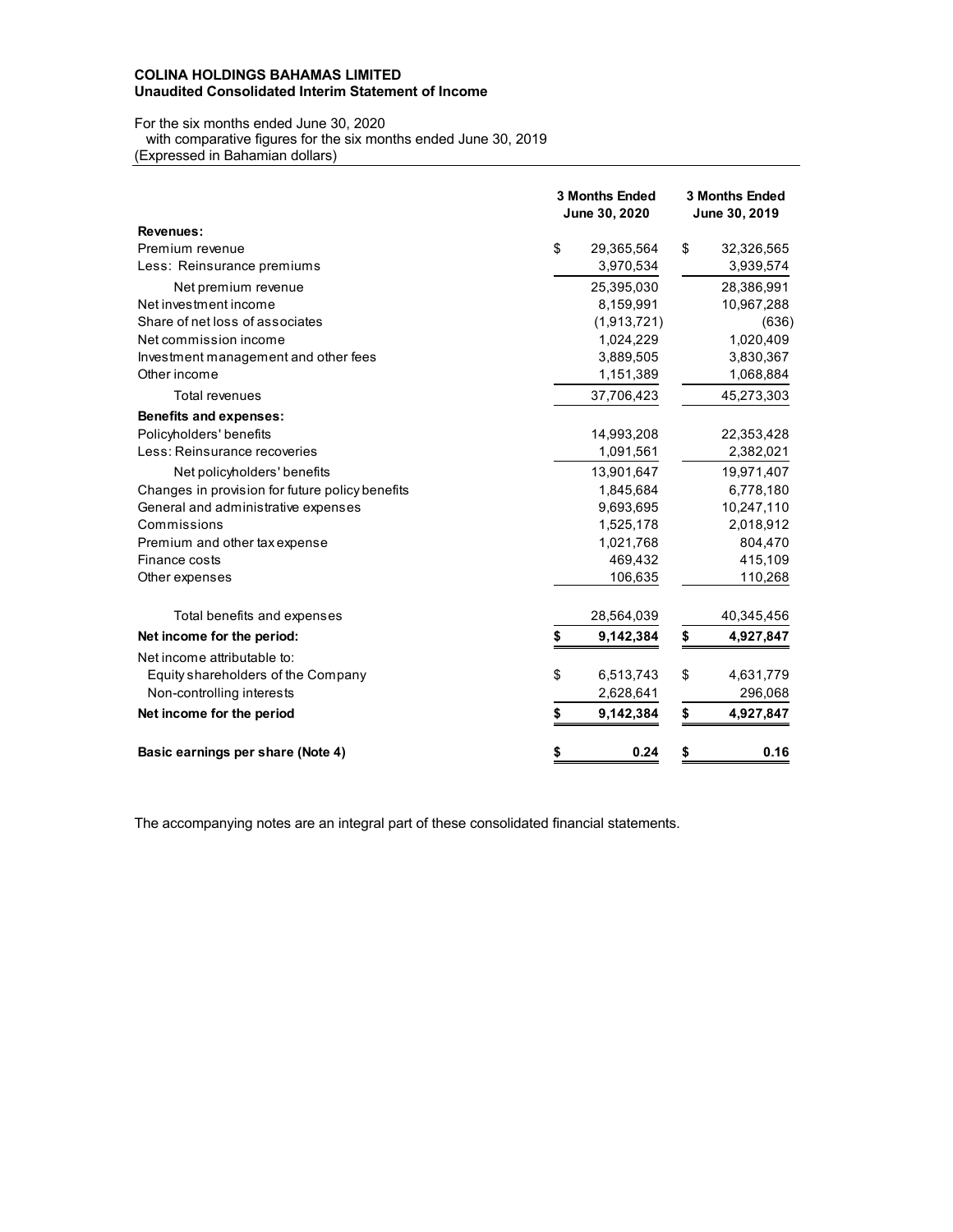## **COLINA HOLDINGS BAHAMAS LIMITED Unaudited Consolidated Interim Statement of Comprehensive Income**

For the six months ended June 30, 2020

with comparative figures for the six months ended June 30, 2019

(Expressed in Bahamian dollars)

|                                               | <b>3 Months Ended</b><br>June 30, 2020 |             |    | <b>3 Months Ended</b><br>June 30, 2019 |  |  |
|-----------------------------------------------|----------------------------------------|-------------|----|----------------------------------------|--|--|
| Net income for the period                     | \$                                     | 9.142.384   | \$ | 4,927,847                              |  |  |
| Other comprehensive losses:                   |                                        |             |    |                                        |  |  |
| Change in available-for-sale financial assets |                                        | (5,100,390) |    | (192,497)                              |  |  |
| Total comprehensive income for the period     |                                        | 4.041.994   | \$ | 4,735,350                              |  |  |
| Attributable to:                              |                                        |             |    |                                        |  |  |
| Equity shareholders of the Company            | \$                                     | 1.413.353   | \$ | 4.439.282                              |  |  |
| Non-controlling interests                     |                                        | 2,628,641   |    | 296,068                                |  |  |
| Total comprehensive income for the period     |                                        | 4.041.994   | \$ | 4,735,350                              |  |  |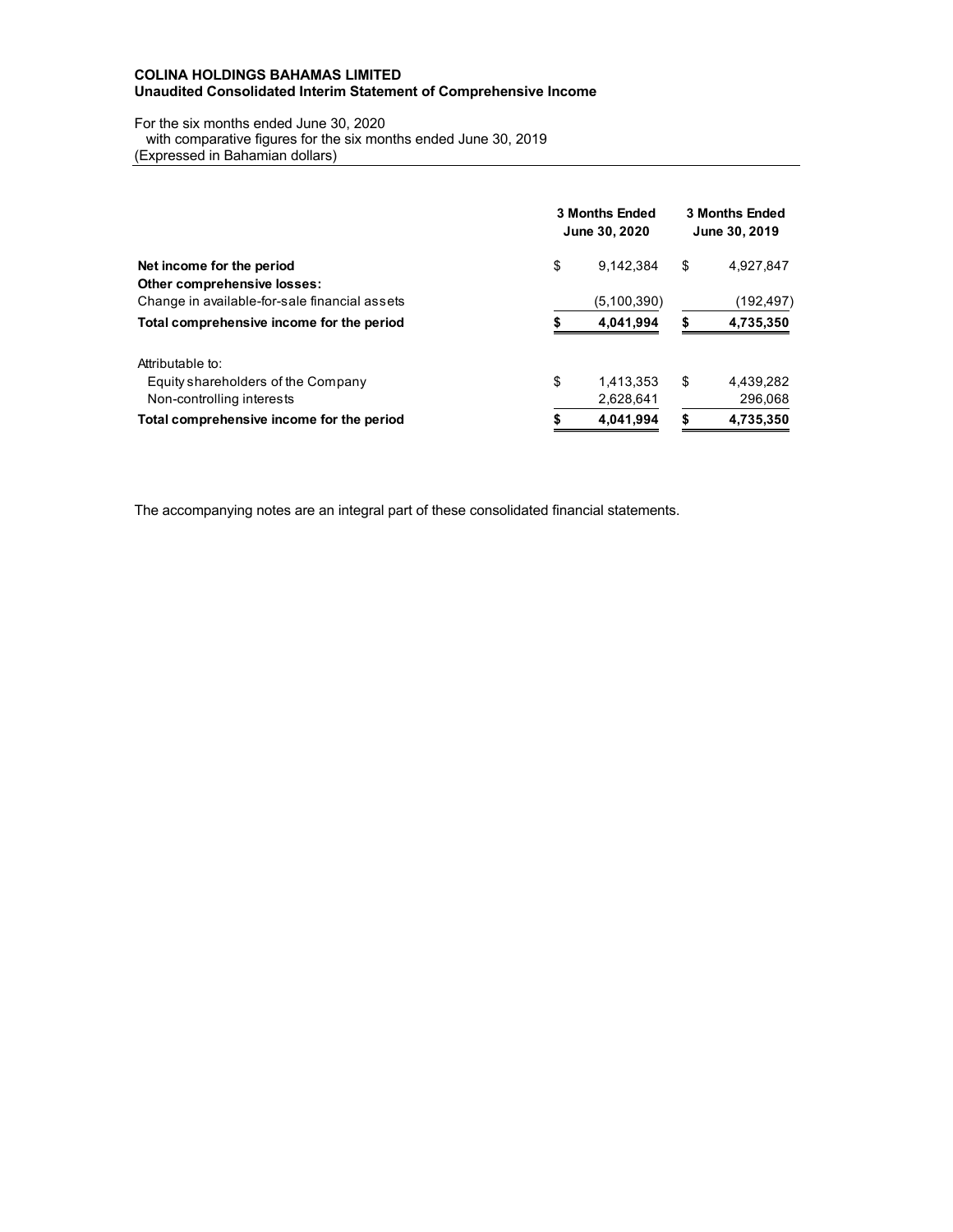## **COLINA HOLDINGS BAHAMAS LIMITED Unaudited Consolidated Statement of Changes in Equity**

# For the six months ended June 30, 2020

with comparative figures for the six months ended June 30, 2019

(Expressed in Bahamian dollars)

|                                                               |    | Ordinary<br><b>Share</b><br>Capital |      | <b>Share</b><br>Premium |      | <b>Revaluation</b><br><b>Reserve</b> |      | Preference<br><b>Share</b><br>Capital |    | <b>Retained</b><br><b>Earnings</b> |    | Non-controlling<br><b>Interests</b> |      | <b>Total</b><br><b>Equity</b> |
|---------------------------------------------------------------|----|-------------------------------------|------|-------------------------|------|--------------------------------------|------|---------------------------------------|----|------------------------------------|----|-------------------------------------|------|-------------------------------|
| Balance, January 1, 2019                                      | S  | 24,729,613                          | - \$ | 5,960,299               | - \$ | 13,964,081                           | - \$ | 42,500,000                            | -S | 88,149,601                         | -S | 23,733,667                          | - \$ | 199,037,261                   |
| Net gain on remeasurement of<br>available-for-sale securities |    |                                     |      |                         |      |                                      |      |                                       |    |                                    |    |                                     |      |                               |
| to fair value                                                 |    |                                     |      |                         |      | 10,554                               |      |                                       |    |                                    |    |                                     |      | 10,554                        |
| Realized gains on available-for-sale securities               |    |                                     |      |                         |      | 244,783                              |      |                                       |    |                                    |    |                                     |      | 244,783                       |
| Net income for the period                                     |    |                                     |      |                         |      |                                      |      |                                       |    | 7,802,694                          |    | 1,144,471                           |      | 8,947,165                     |
| Changes in non-controlling interests                          |    |                                     |      |                         |      |                                      |      |                                       |    |                                    |    | 394,964                             |      | 394,964                       |
| Ordinary share dividend                                       |    |                                     |      |                         |      |                                      |      |                                       |    | (3,956,738)                        |    |                                     |      | (3,956,738)                   |
| Preference share dividends                                    |    |                                     |      |                         |      |                                      |      |                                       |    | (1,221,876)                        |    |                                     |      | (1,221,876)                   |
| Balance, June 30, 2019                                        |    | 24,729,613                          |      | 5,960,299               | \$   | 14,219,418                           | - \$ | 42,500,000                            |    | 90,773,681                         | S  | 25,273,102                          |      | 203,456,113                   |
| Balance, January 1, 2020                                      | \$ | 24,729,613                          | - \$ | 5,960,299 \$            |      | 13,902,509                           | - \$ | 42,500,000                            | -S | 97,272,149 \$                      |    | 28,081,377                          | - \$ | 212,445,947                   |
| Net loss on remeasurement of<br>available-for-sale securities |    |                                     |      |                         |      |                                      |      |                                       |    |                                    |    |                                     |      |                               |
| to fair value                                                 |    |                                     |      |                         |      | (7,493,172)                          |      |                                       |    |                                    |    |                                     |      | (7,493,172)                   |
| Net fair value loss transferred to                            |    |                                     |      |                         |      |                                      |      |                                       |    |                                    |    |                                     |      |                               |
| income on disposal of<br>available-for-sale securities        |    |                                     |      |                         |      |                                      |      |                                       |    |                                    |    |                                     |      |                               |
| Net income for the period                                     |    |                                     |      |                         |      | (271, 579)                           |      |                                       |    | 4,830,104                          |    | 1,134,141                           |      | (271, 579)<br>5,964,245       |
| Changes in non-controlling interests                          |    |                                     |      |                         |      |                                      |      |                                       |    |                                    |    | (818, 035)                          |      | (818, 035)                    |
| Ordinary share dividend                                       |    |                                     |      |                         |      |                                      |      | $\overline{\phantom{0}}$              |    | (3,956,738)                        |    |                                     |      | (3,956,738)                   |
| Preference share dividends                                    |    |                                     |      |                         |      |                                      |      |                                       |    | (1,221,875)                        |    |                                     |      | (1,221,875)                   |
| Balance, June 30, 2020                                        |    | 24,729,613                          |      | 5,960,299               | S    | 6,137,758                            |      | 42,500,000                            |    | 96,923,640                         |    | 28,397,483                          |      | 204,648,793                   |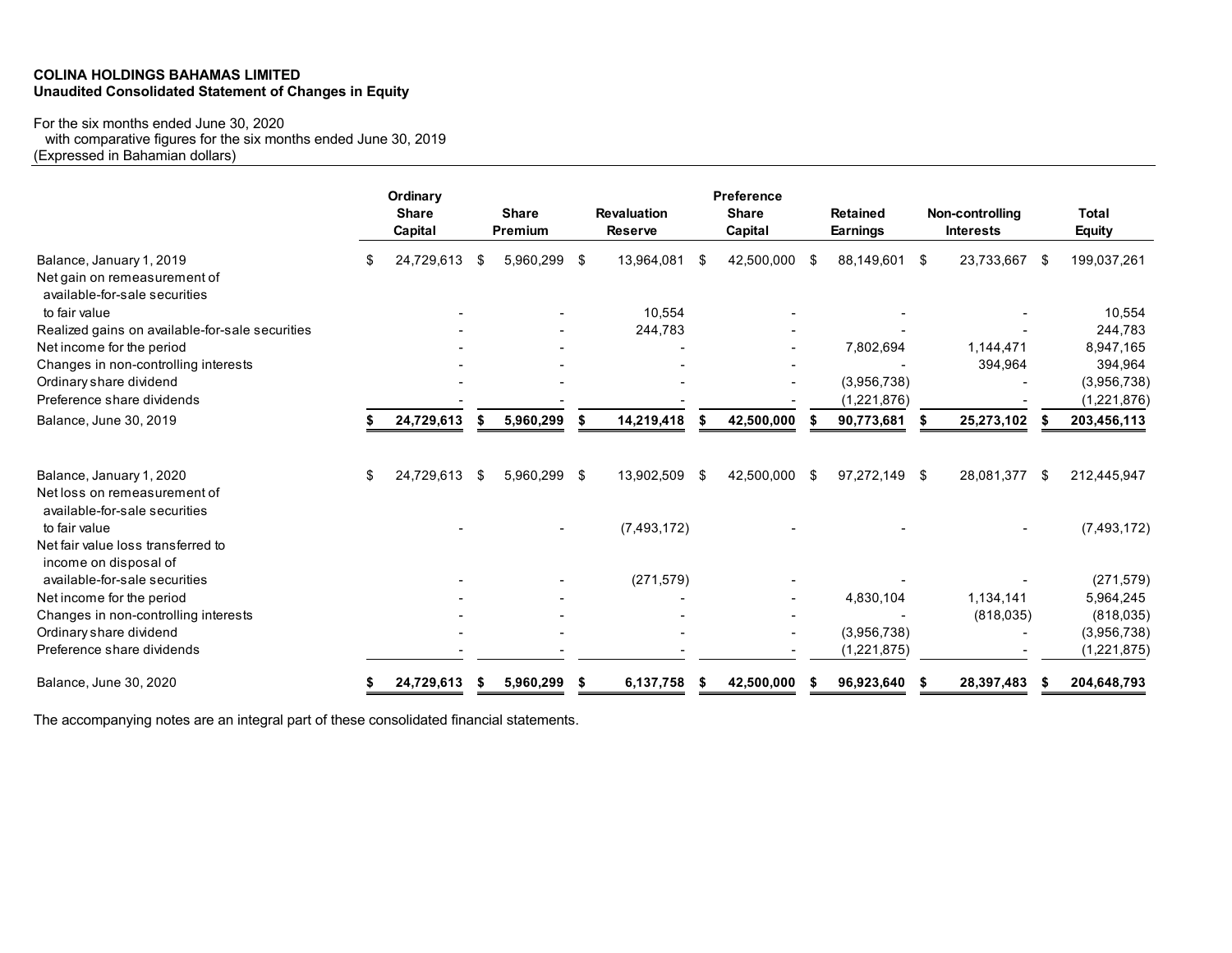## **COLINA HOLDINGS BAHAMAS LIMITED Unaudited Consolidated Statement of Cash Flows**

For the six months ended June 30, 2020

with comparative figures for the six months ended June 30, 2019

(Expressed in Bahamian dollars)

|                                                             | <b>6 Months Ended</b><br>June 30, 2020 | <b>6 Months Ended</b><br>June 30, 2019 |
|-------------------------------------------------------------|----------------------------------------|----------------------------------------|
| Cash flows from operating activities:                       |                                        |                                        |
| Net income                                                  | \$<br>5,964,245                        | \$<br>8,947,165                        |
| Adjustments to reconcile net income to net cash             |                                        |                                        |
| used in operating activities:                               |                                        |                                        |
| Change in unrealized loss/(gain) on fair value              |                                        |                                        |
| through income securities                                   | 17,214,227                             | (4,296,332)                            |
| (Decrease)/increase in provision for future policy benefits | (7,027,456)                            | 12,116,155                             |
| Changes in loss provisions for loans and receivables        | 869,286                                | 696,045                                |
| Depreciation and amortization charges                       | 1,498,635                              | 843,586                                |
| Net realized (gain)/loss on fair value through              |                                        |                                        |
| income securities                                           | (810,598)                              | 244,816                                |
| Interest income                                             | (18,046,845)                           | (17,389,681)                           |
| Dividend income                                             | (1,697,544)                            | (1,495,082)                            |
| Operating cash flows before changes in operating            |                                        |                                        |
| assets and liabilities                                      | (1,807,139)                            | (333, 328)                             |
| Changes in operating assets and liabilities:                |                                        |                                        |
| Decrease/(increase) in other assets                         | 11,999,299                             | (9,691,045)                            |
| Increase in other liabilities                               | 2,392,302                              | 6,266,574                              |
| Net cash provided by/(used in) operating activities         | 12,584,462                             | (3,757,799)                            |

(Continued)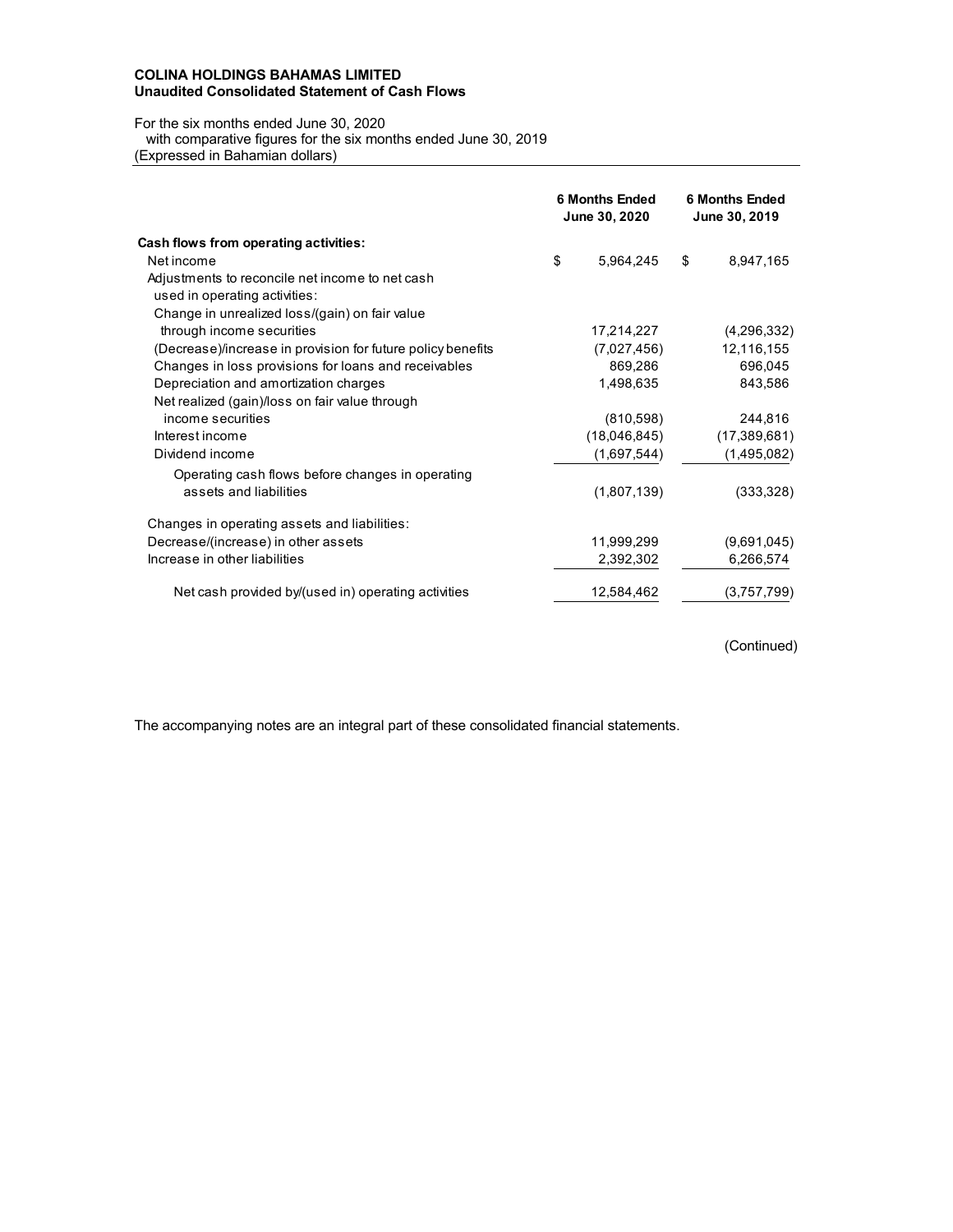## **COLINA HOLDINGS BAHAMAS LIMITED Unaudited Consolidated Statement of Cash Flows**

For the six months ended June 30, 2020

 with comparative figures for the six months ended June 30, 2019 (Expressed in Bahamian dollars)

|                                                       | <b>6 Months Ended</b><br>June 30, 2020 | <b>6 Months Ended</b><br>June 30, 2019 |
|-------------------------------------------------------|----------------------------------------|----------------------------------------|
| Cash flows from investing activities:                 |                                        |                                        |
| Changes in non-controlling interests                  | (818, 035)                             | 394,964                                |
| Decrease in term deposits with original maturities    |                                        |                                        |
| greater than 90 days                                  | 654.887                                | 12,809,348                             |
| Fair value through income securities purchased        | (15, 372, 065)                         | (29,026,896)                           |
| Proceeds on disposal of fair value through income     |                                        |                                        |
| securities                                            | 19,683,983                             | 16,024,471                             |
| Available-for-sale securities purchased               | (29,900,400)                           | (34, 403, 901)                         |
| Proceeds on disposal of available-for-sale securities | 12,147,567                             | 28,959,387                             |
| Repayment on loan to SBL Ltd.                         | 92,771                                 | 67,654                                 |
| Decrease in loans to policyholders                    | 1,010,792                              | 1,222,214                              |
| Disposal of investment property                       | 1                                      | (399, 795)                             |
| Net change in mortgage and commercial loans           | 516,683                                | 1,300,308                              |
| Interest received                                     | 16,539,534                             | 16,691,558                             |
| Dividends received                                    | 1,697,544                              | 1,495,082                              |
| Additions to property and equipment                   | (544,001)                              | (348, 732)                             |
| Net cash provided by investing activities             | 5,709,261                              | 14,785,662                             |
| Cash flows used in financing activities:              |                                        |                                        |
| Dividend to ordinary shareholders                     | (3,956,738)                            | (3,956,738)                            |
| Dividends to preference shareholders                  | (1,221,875)                            | (1,221,876)                            |
| Repayments on borrowings                              | (2,648,485)                            | (4,081,222)                            |
| Net cash used in financing activities                 | (7,827,098)                            | (9,259,836)                            |
| Net increase in cash and cash equivalents             | 10,466,625                             | 1,768,027                              |
| Cash and cash equivalents, beginning of period        | 44,330,366                             | 41,988,547                             |
| Cash and cash equivalents, end of period (Note 3)     | 54,796,991<br>\$                       | 43,756,574<br>S                        |

(Concluded)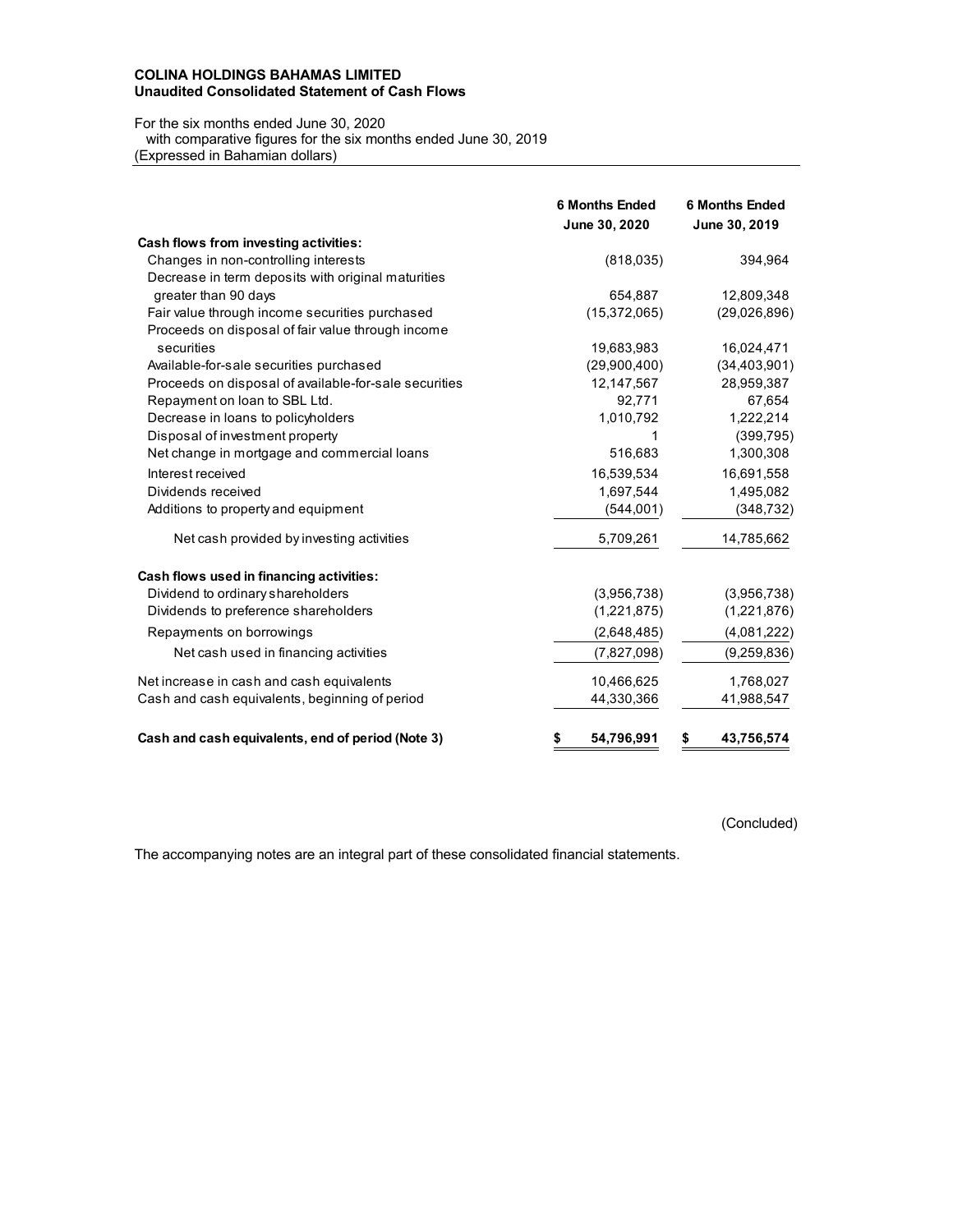#### **COLINA HOLDINGS BAHAMAS LIMITED Selected Explanatory Notes to the Unaudited Consolidated Financial Statements**

For the period ended June 30, 2020 (Expressed in Bahamian dollars)

#### **1. General Information**

Colina Holdings Bahamas Limited ("the Company") was incorporated under the laws of the Commonwealth of The Bahamas on July 6, 1993.

The Company acts principally as a holding company of its principal subsidiaries, Colina Insurance Limited ("Colina"), a wholly-owned life and health insurer incorporated in The Bahamas; Colina General Insurance Agency & Brokers Limited ("CGIA"), a wholly-owned general insurance agent and broker; and Colina Financial Advisors Ltd. ("CFAL"), a wholly-owned financial services company.

Colina is registered to operate as a life and health insurer in The Bahamas, The Cayman Islands, and The Turks and Caicos Islands. CGIA holds a dual registration as a general insurance broker and agent for operations in The Bahamas. CFAL is licensed as a broker dealer in The Bahamas.

The ordinary shares of the Company are listed on the Bahamas International Securities Exchange. At June 30, 2020 approximately 58.1% (2019: 58.1%) of the Company's issued ordinary shares were owned by AF Holdings Ltd. ("AFH") and 41.9% (2019: 41.9%) by the Bahamian public.

The registered office of the Company is located at Trinity Place Annex, Frederick and Shirley Streets, P.O. Box N-4805, Nassau, The Bahamas and its principal place of business is located at 308 East Bay Street, P.O. Box N-4728, Nassau, The Bahamas.

#### **2. Significant Accounting Policies**

The consolidated financial statements have been prepared in accordance with International Financial Reporting Standards ("IFRS") for interim financial information. Accordingly, they do not include all of the information and footnotes required by IFRS for complete financial statements. In the opinion of management, these unaudited condensed consolidated financial statements reflect all adjustments (consisting of normal recurring accruals) considered necessary for a fair presentation of the Company's financial position and results of operations as at the end of and for the periods presented. All significant intercompany accounts and transactions have been eliminated from these statements. The preparation of unaudited condensed consolidated financial statements in conformity with IFRS requires management to make estimates and assumptions that affect the reported amounts of assets and liabilities and disclosure of contingent assets and liabilities at the date of the financial statements and the reported amounts of revenues and expenses during the reporting period. Actual results could differ from these estimates.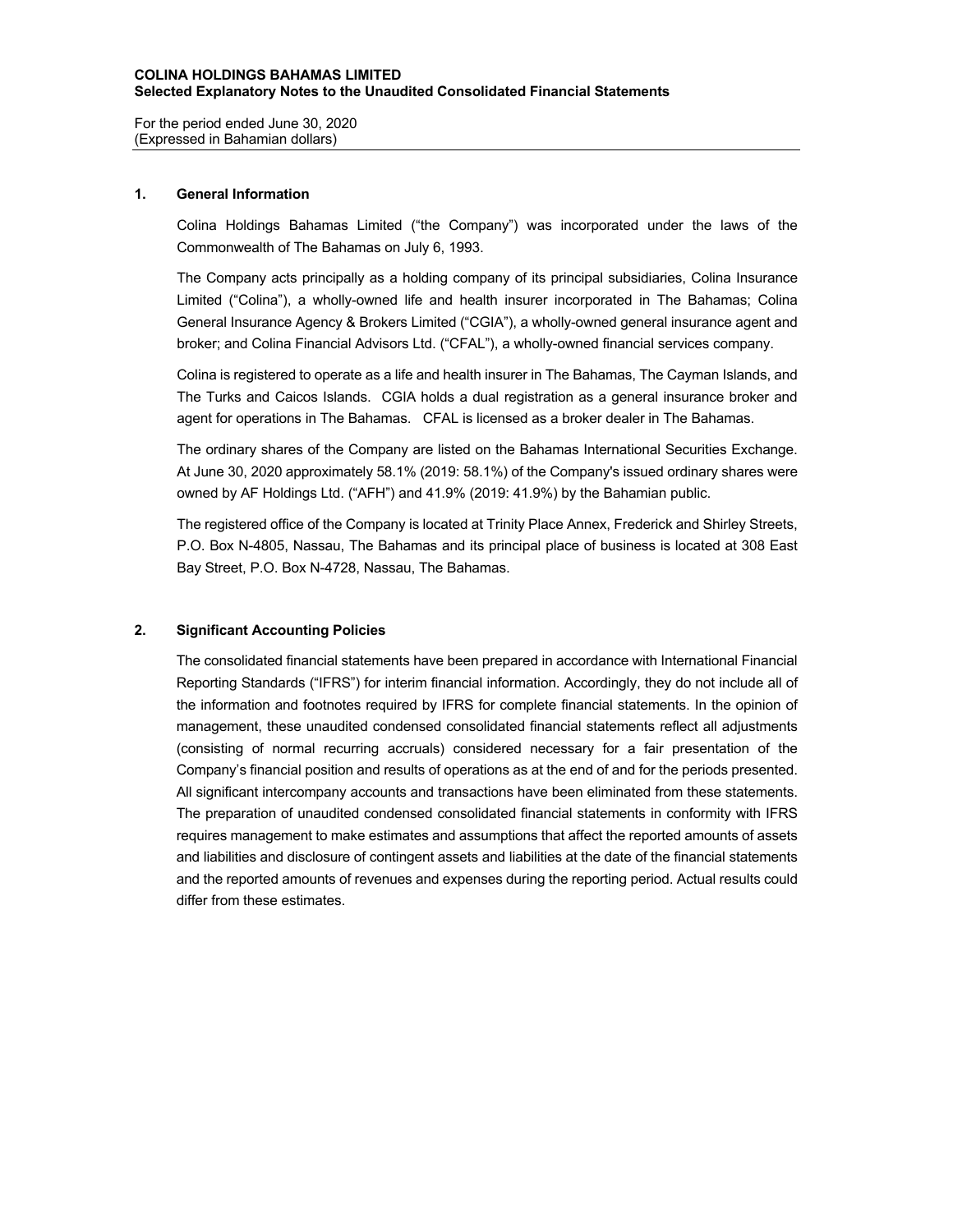## **COLINA HOLDINGS BAHAMAS LIMITED Selected Explanatory Notes to the Unaudited Consolidated Financial Statements**

For the period ended June 30, 2020 (Expressed in Bahamian dollars)

# **3. Cash and Cash Equivalents**

For the purposes of the consolidated statement of cash flows, cash and cash equivalents are comprised of the following:

|                                            | June 30,<br>2020 | <b>June 30,</b><br>2019 |             |  |
|--------------------------------------------|------------------|-------------------------|-------------|--|
| Term deposits                              | \$<br>4,515,690  | \$                      | 4,759,558   |  |
| Less: Deposits with original maturities of |                  |                         |             |  |
| greater than 90 days                       | (4,515,690)      |                         | (4,486,802) |  |
| Short-term deposits                        |                  |                         | 272.756     |  |
| Cash and demand balances                   | 54,796,991       |                         | 45,747,680  |  |
| Less: Bank overdraft                       |                  |                         | (2,263,862) |  |
| Total cash and cash equivalents            | 54,796,991       |                         | 43,756,574  |  |

## **4. Invested Assets**

|                                                  | <b>June 30,</b><br>2020 |    | December 31,<br>2019 |
|--------------------------------------------------|-------------------------|----|----------------------|
| Term deposits                                    | \$<br>4,515,690         | \$ | 5,170,577            |
| Investment securities and other financial assets | 434.796.654             |    | 445,753,030          |
| Mortgages and commercial loans                   | 24,739,352              |    | 25,330,141           |
| Policy loans                                     | 69,158,085              |    | 69,614,153           |
| Investment properties                            | 59,036,401              |    | 59,036,402           |
| Equity-accounted investees                       | 15,270,800              |    | 17,532,501           |
| Total invested assets                            | 607,516,982             | S  | 622,436,804          |